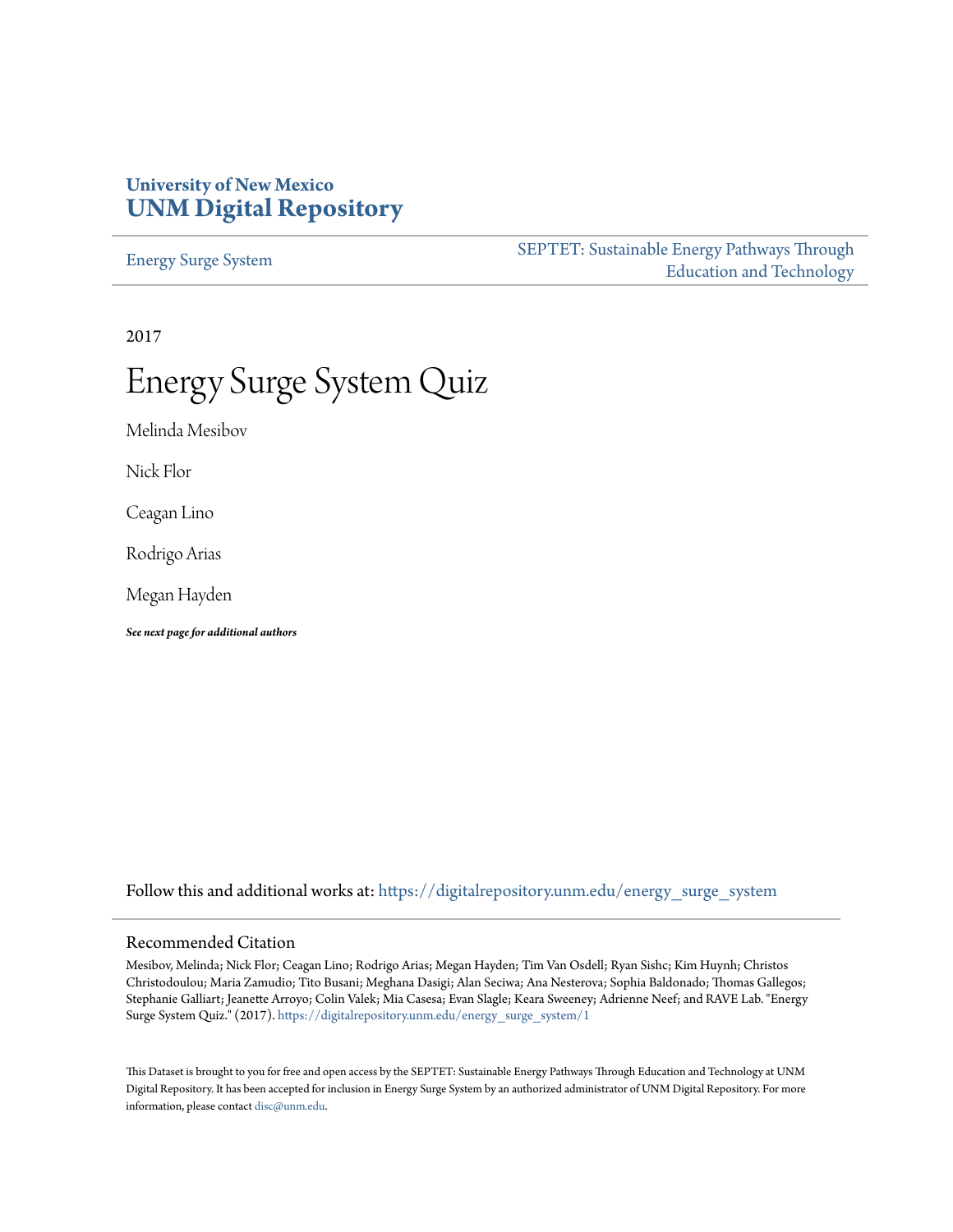#### **Authors**

Melinda Mesibov, Nick Flor, Ceagan Lino, Rodrigo Arias, Megan Hayden, Tim Van Osdell, Ryan Sishc, Kim Huynh, Christos Christodoulou, Maria Zamudio, Tito Busani, Meghana Dasigi, Alan Seciwa, Ana Nesterova, Sophia Baldonado, Thomas Gallegos, Stephanie Galliart, Jeanette Arroyo, Colin Valek, Mia Casesa, Evan Slagle, Keara Sweeney, Adrienne Neef, and RAVE Lab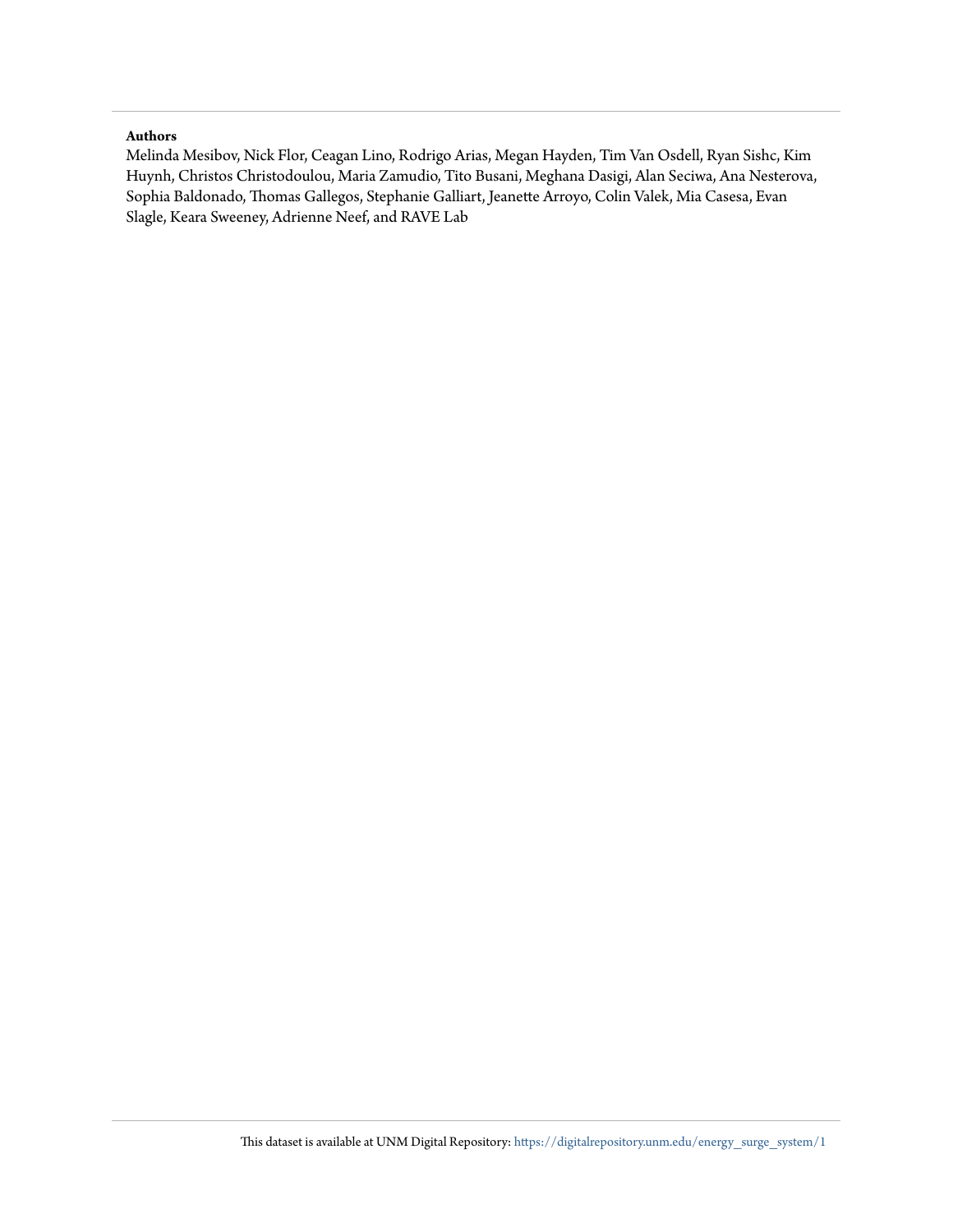## Question Pool for Energy IQ Quiz

Correct answers are typed in **bold.** The existing five questions in the pool can still be used, in addition to these. Any text in parentheses is just explanations for the answers.

- 1. Which of these activities would save the most energy?
	- a. Hang drying clothes instead of using the dryer
	- b. Opening a window instead of using ceiling fans
	- **c. Hand washing dishes instead of using the dishwasher**
	- d. Letting daylight in the living room instead of using lights
- 2. The water heater uses as much power as how many televisions?
	- **a. Two**
	- b. Three
	- c. Four
	- d. Five
- 3. If everything upstairs is turned on, how many watts are used?
	- a. 0
	- b. 150
	- **c. 350**
	- d. 500
- 4. How much money does it cost to run the oven for an hour?
	- a. \$43.20
	- **b. \$0.12**
	- c. \$3.50
	- d. \$0.35
- 5. How much money does it cost, per day, to keep the fridge on all day?
	- a. \$64.80
	- b. \$32.40
	- c. \$0.77
	- **d. \$2.16**
- 6. True or False: It is cheaper to run the laptop all day than to run the desktop computer for ten hours.
	- a. True
	- **b. False**
- 7. True or False: You can run two lamps for less money than the television and DVD player together
	- **a. True**
	- b. False
- 8. Making a pot of coffee, then keeping the warmer on for four hours total, costs how much money?
	- **a. \$0.43** (four hours of coffee maker usage)